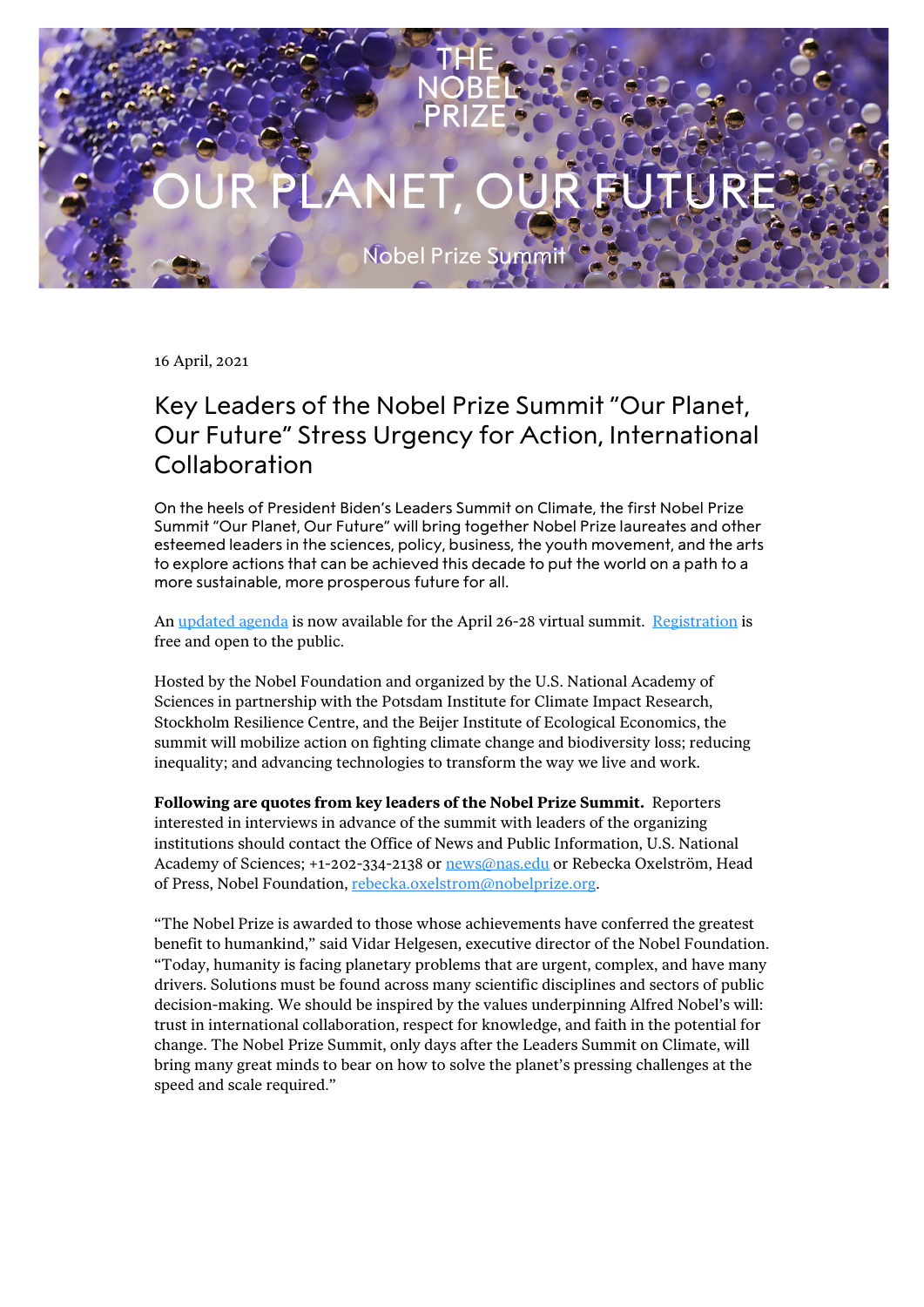"As world leaders gather soon for President Biden's climate summit, and on the eve of our Nobel Prize Summit, we are at a pivotal moment in history when time is running out to make real progress in securing a sustainable future for our planet," said U.S. National Academy of Sciences President Marcia McNutt. "Science can provide a blueprint by which nations can decarbonize their economies, and we should seize upon this momentum to take urgent action. The Nobel Prize Summit will include voices from across society to be part of the dialogue, so that we ensure that the fruits of science and technology are shared by all."

"The Nobel Prize Summit is occurring at a critical juncture in time: We have nine years left — until 2030 — to cut global emissions by half to have at least the chance of landing the world economy at net-zero emissions by 2050," said Johan Rockström, director of the Potsdam Institute for Climate Impact Research. "This is the scientific and now also U.S. target. President Biden's climate summit, just a few days prior to the Nobel Summit, will hopefully urge world leaders toward stronger climate ambitions. The Nobel Summit delivers the science that is needed to turn these ambitions into action; it's about the deep, basic science, but also the solutions and the innovations we need to bring forward now for a sustainable and equitable future."

Updates on the agenda and key highlights of the summit will be available during the event in the **press room**. Summit highlights will include:

- an address by **Al Gore,** Nobel Peace Prize laureate and former U.S. vice president
- an interview with the **Dalai Lama,** Nobel Peace Prize laureate and Tibetan spiritual leader
- remarks by **David W. Panuelo,** president of the Federated States of Micronesia
- a message from **Ursula Von der Leyen,** president, The European Commission
- dialogues and conversations with other laureates, esteemed researchers, and policy leaders, including:
	- **Xiye Bastida,** climate activist and youth leader
	- **Steven Chu,** Nobel Prize laureate and professor of physics and molecular and cellular physiology, Stanford University
	- Jennifer Doudna, Nobel Prize laureate and professor of biochemistry and biophysics, University of California, Berkeley
	- **Sandra Diaz,** professor of ecosystems, Universidad Nacional de Córdoba, Argentina
	- Peter Doherty, Nobel Prize laureate and patron of the Doherty Institute, University of Melbourne
	- Anthony Fauci, chief medical adviser to the U.S. president and director, National Institute of Allergy and Infectious Diseases
	- Natalia Kanem, United Nations undersecretary-general and executive director, United Nations Population Fund